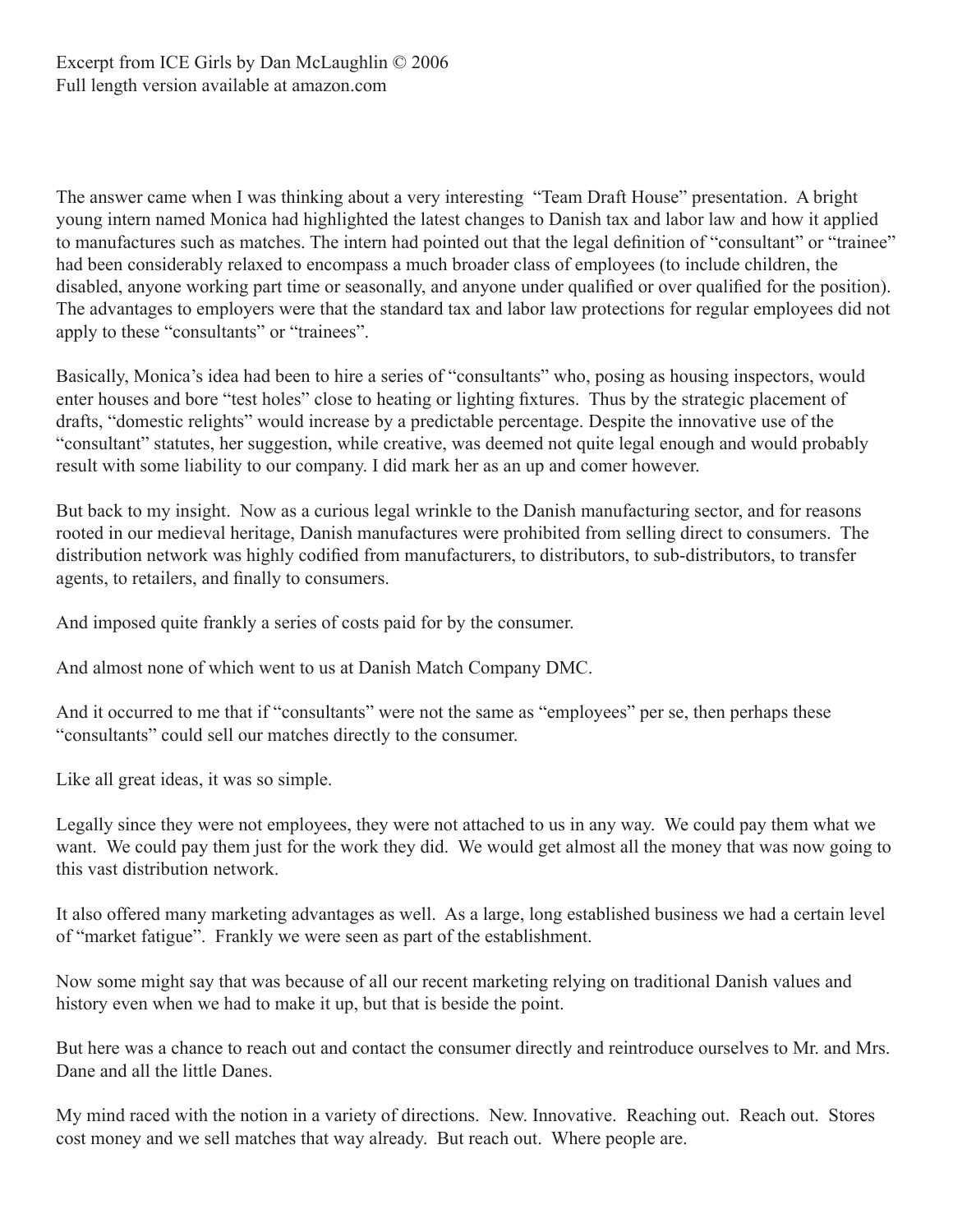But where are people? People are in homes. But people in homes already have matches. Jammed in all kinds of places, drawers and cast iron pine cones. No one is going to get out of a chair, a nice warm comfy chair to open a door to a door-to-door salesperson selling matches. No. We need to be next to them when they need a match outside! NEED a match outside. NEED a match. Need a light, bud? NEED a cigarette! NEED to light a light a cigarette outside on a street corner!

Where people are, yes that's it, sell then where people are, on the street!

But who would want to work on a street corner? More precisely, who would want to work on a street corner who was not a prostitute? Who would want to sell matches on the street corner? I felt the answer tugging at my brain. I was so close. Who would want to go out and sell on the street? Who would want to go out? Go out? The people who were already there! Yes that it! The poor. The homeless. They are ALREADY out on the street; it is their natural habitat! What if we used people, poor people as as as as the on-street sales consultants? And each interaction would be up close and personal, making them PERSONAL on street sales consultants. Hell, we could pay them next to nothing (which would be a big step up for them), there would be no fixed cost of a store and and and, We Would Be Empowering Them And Giving Them A Sense Of Self Respect That Comes From Gainful Employment.

Yes, that was it! Use poor people! Give them the tools to help themselves! Publicity like that you cannot buy!

Well you can, actually, but it costs a lot.

But it's much better when you can get it for free.

And people (meaning people with money) would feel good about using our product and even be willing to pay a bit more because it was an Easy Way To Help The Less Fortunate While Saving A Penny Or So For Me.

And Actually Provide Me With Something I Can Use.

With Very Little Extra Effort on My Part Because I am Already Out on The Street Anyways So I Do Not Have To Get My Butt Out of The Comfy Chair Or Sofa.

It's sorta like the piken speideren selling their piken speideren koke around the office every year only without the piken speideren. Or koke

(Oh, do I have to mention that *piken speideren* is girl scouts *and piken speideren koke* is Girl Scout cookies? I didn't think so.)

And yes, by doing good for our company, we would be would be Helping Society And Our Nation.

Huh, "consultant" or "trainee"? Consultant sounds classy. Trainee sounds like some kid who will get your order wrong. Go with "consultant."

Seldom does marketing offer such rewards.

But when it does, the high is like no other.

I quickly assembled my team and pitched them the idea. Some liked it. Some did not.

The first comment came from the market analysis people.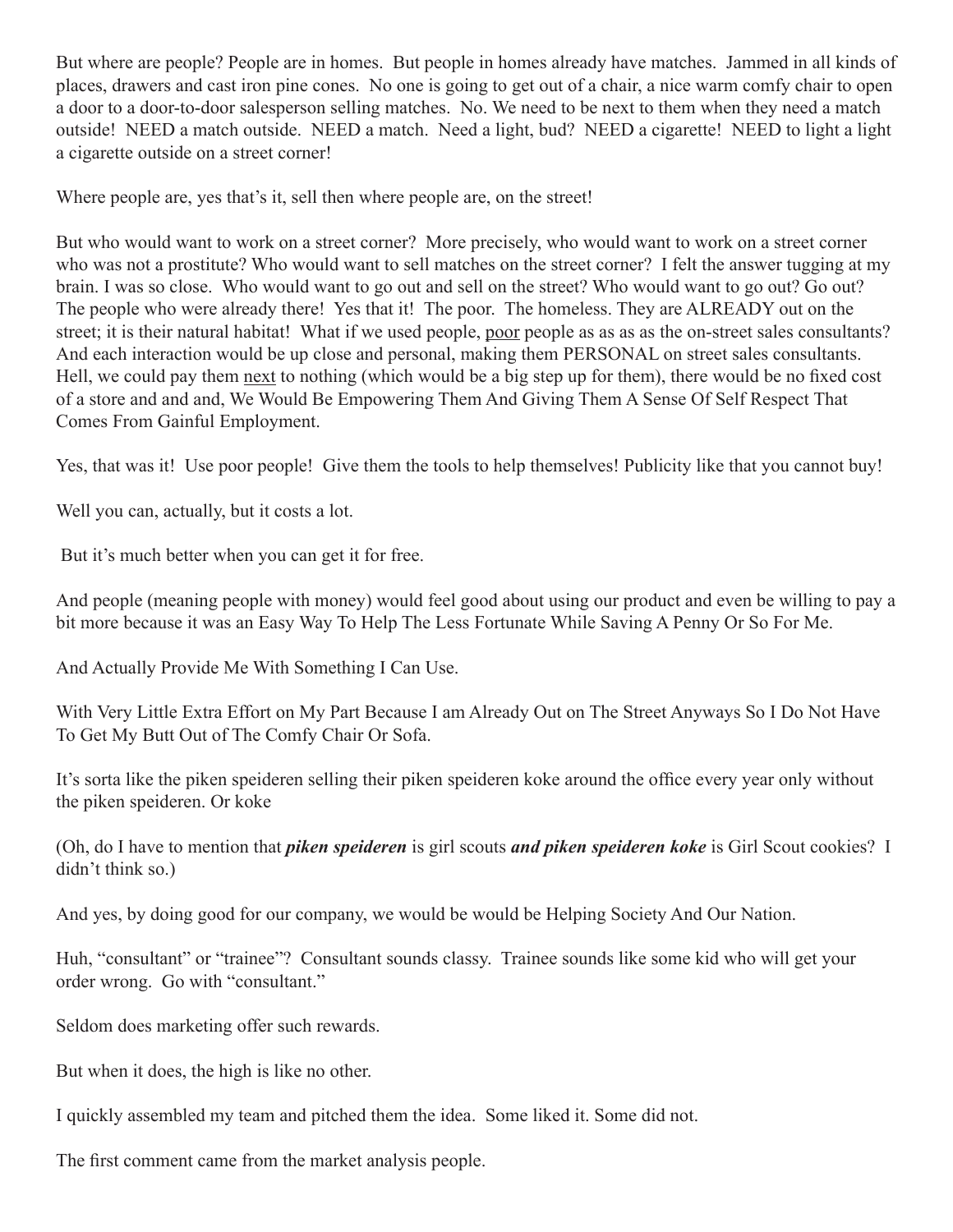"So you want to utilize "The Urban Dregs."

"I beg your pardon?"

"Market Segment 001. The Urban Dregs. A highly differentiated and stable market segment characterized by low income, housing, social and spatial mobility. Located primarily in dense urban cores, Urban Dregs are concentrated in business districts and in city parks, libraries, bridges and transit stations and benches. Urban dreggers tend to be well represented in all age groups."

God I hated listening to the marketing number people, but they always had to have their say so it was easiest to just let them have their time to talk.

"They tend to be single or single parent families but also can form fairly stable non-traditional family arrangements. As the name 'Dreggers' implies, Dreggers subsist on very low, variable income streams (less then 20 kronen a month). Their interests include observing police patrol activity, chess, monologues and reading.

Oh my god they had multiplied and now there were two of them. How had that happened?

"For exercise they push heavily laden shopping carts or drag trash bags, and hop into Dumpsters. They enjoy discussions, often loud, with real and imaginary friends. Politically they can be characterized as 'incoherent but occasionally correct.' They spend little on vacations. Discretionary income is spent sporadically on recreational substances of a non-traditional market nature or cat food. We usually don't study them much."

"Why not?" I said.

"Well once they have a fire lit in a trash can or something they tend to keep it going by just adding more fuel."

"So they don't consume a lot of matches?"

"Yes, that is correct. They can go months without lighting a new one."

Shudders ran through the room.

It was time to regain the focus here.

"OK, yeah so the "Urban Dregs" are not our usual focus, but remember people we're not planning to sell to them but use them to sell something. So people, what is there in this profile we can use?"

That clarified, the discussion continued.

"Well spatially they are perfect. They are where we want to sell and less able to leave."

"And with income levels this low we can easily double it and look good with little or no effect on our bottom line."

" And there are sure a lot of them."

"Which will also keep whatever we pay them depressed."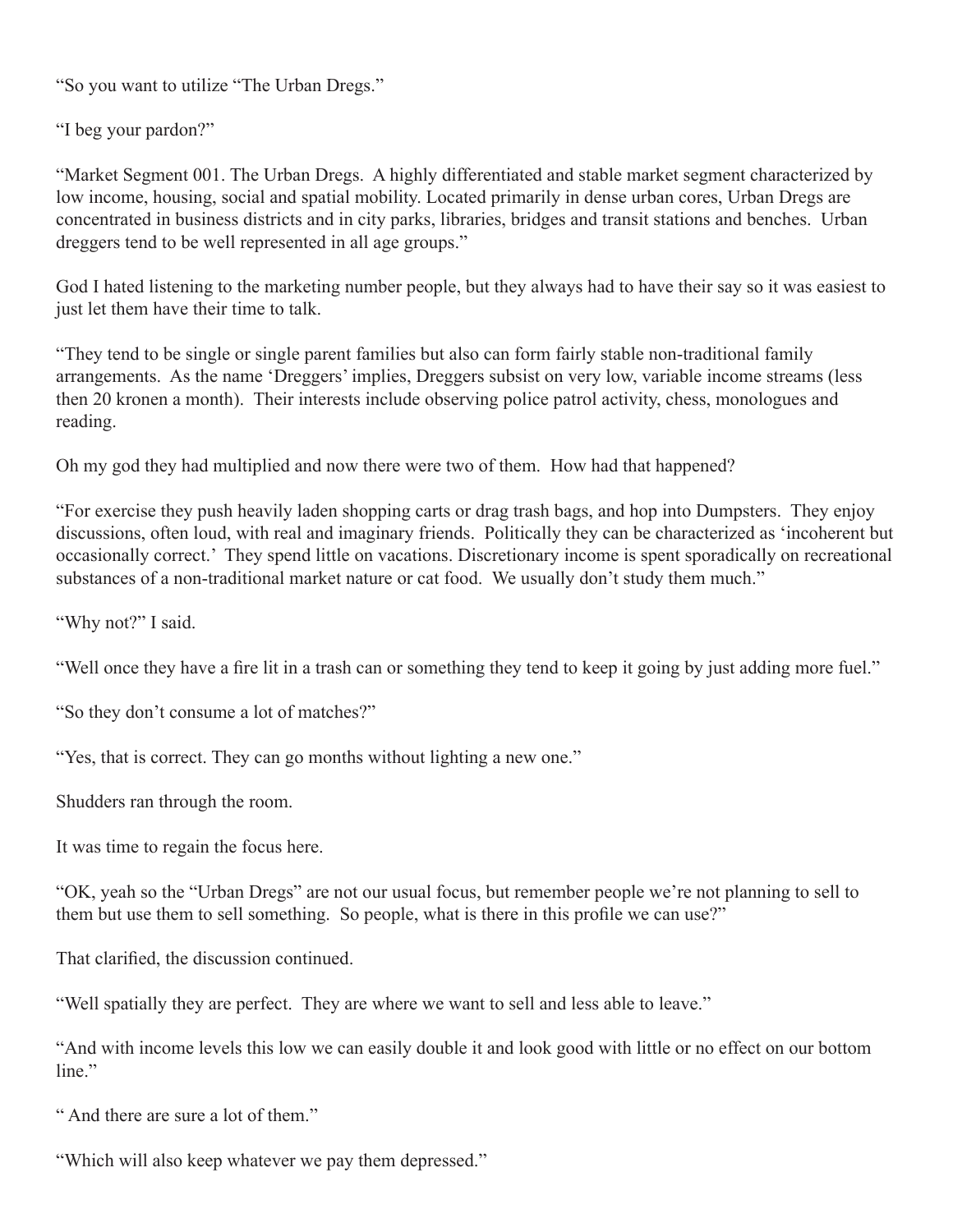"Which also means we can pretty much pick and choose among them."

"Yes, Denmark's Best and Brightest."

That brought a round of chuckles.

"OK people let's settle down. Actually that's a good point, How DO we go about selecting a particular Urban Dreg to use?"

"We could do a contest."

"Like, 'Who is the Dreggiest Dane?'"

"No, 'Who WAS the Dreggiest Dane!'"

"Like a personal makeover show dealing with class issues. In each community in Denmark we select 10 families and teach them middle class, grooming, manners, and vocabulary."

"Then give them a series of tests."

"Family that does the worst each week cast back into the urban dregsland."

"See ya!"

"Wouldn't wanna be ya!"

"Last family standing is the lucky winner and gets the local rights to sell matches on the street."

"And we call it…"

"Bourgeoisie Bingo."

"Petit bourgeoisie party."

"Middle class a go go to."

"Mean Street to Easy Street."

"And what if we like add a talent portion!"

"You know," this came from Alan our resident academic who was always quoting Hegel and dialectics, "This always glorifying the pathetic poor is getting rather tiresome. I am getting so sick that every time there is some kinda competition, it seems that each contestant has overcome more tragedy and made more sacrifices than the last. Over came cancer. Gave kidneys to strangers. Gave kidneys to strangers babies. Oh and the always beloved yet inspirational grandparents who have just died. The grandparent who told them told them to never give up. No matter the lack of talent. Always follow your dream. No matter how implausible. And then died. Leaving the grandchild with nothing. No talent. No training. Nothing but a dream.

"And then they SING as their 'talent.' They sing about their 'dream' as their talent. Sing about hopes and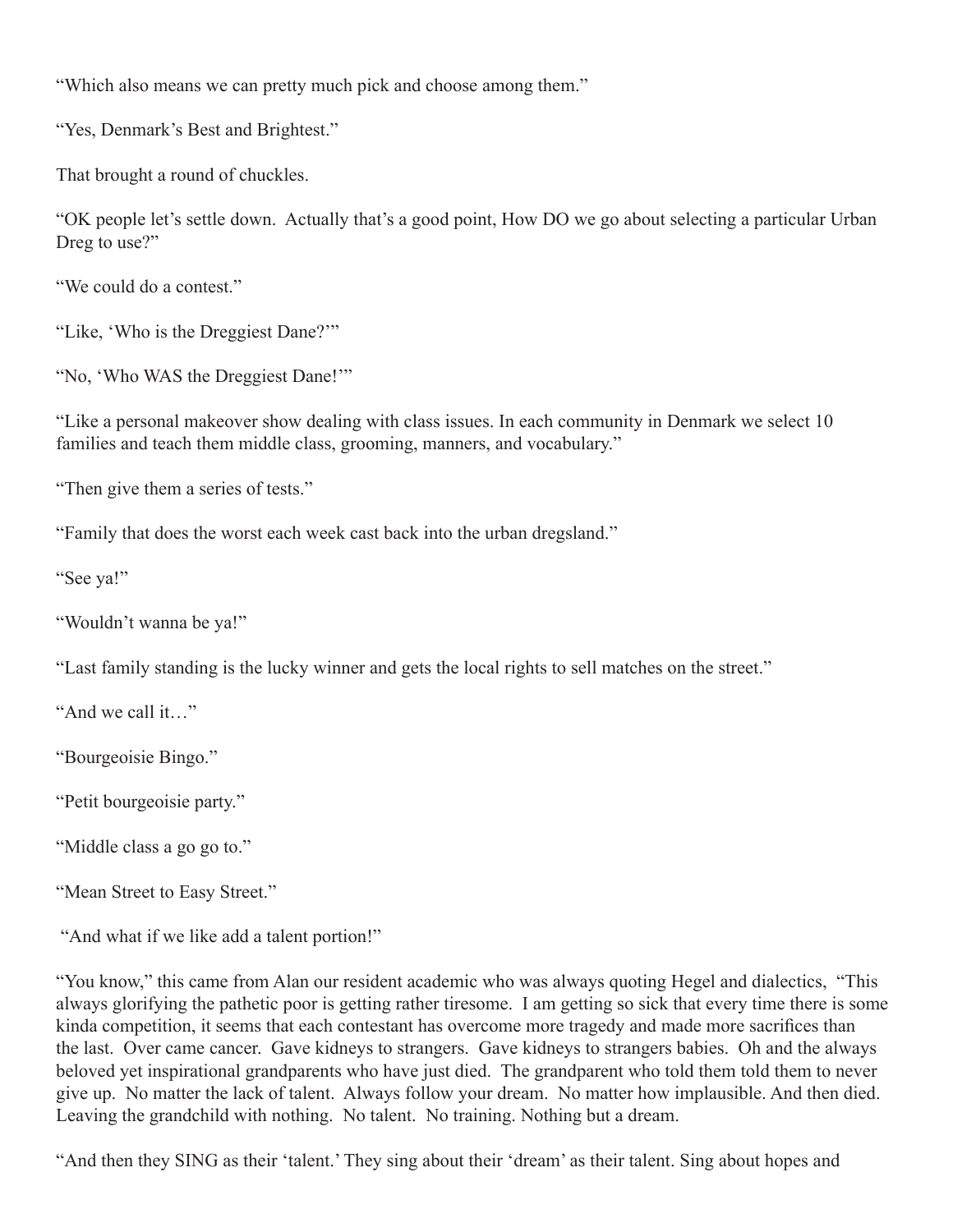dreams that have to come true. Because it is their hope and dream. So it HAS to come true. And then at the end of the song their voice goes up and down about 3 octaves as they dramatically raise their arm up. And then they make a fist, which they then clutch to their chest. If they are male, then they make a punching gesture as they go to one knee. As the audience goes nuts, obediently"

"And then they cry. And thank God. And then wish that those who were dead could have been there, because this song was for them. And then they cry AGAIN because they have worked SO HARD. And they are so thankful (to God, mostly) they have worked SO HARD. So they cry, again."

"I say," he continued, " lets cut through the 'deserving poor' crap and lets have a real 'reality' campaign where we have some guy come out and say, 'Things are pretty good for me. I don't cheat on my taxes, much, and I take two newspapers from the vending machine when I have only paid for one. I make an OK living and we go to Spain every other year on vacation. My body parts are pretty much for me and as far as I know all the grandparents are doing fine thanks, but I really haven't spoken to them for a couple of years. I think one of them is the Bahamas someplace. I woke up late today and just ate some chips, but if I gotta sing a song, here it goes. I want to dedicate this song to, errrrr, Earl. I owe him 20 kronen so maybe this will make us square.'"

"And then he sings a song that has no dramatic half-octave change for the last chorus and he doesn't freaking cry not once. And as near as we can tell God has not expressed an opinion on his performance nor has even bestowed any talent to the singer. God doesn't even seem to care who wins the freaking contest. The guy just sorta mumbles, 'thank you very much' and ambles offstage. Now that would be a REAL reality campaign. Let's do something like that!"

A moment of silence considered that notion.

"OK," I said, "No contest. What else people?"

There was another moment of silence. Then Monica, the new girl, she of the "housing inspector consultant" idea mentioned above, said in a quiet voice,

"The problem with this idea is that you haven't gone far enough with it."

"Oh?"

"I mean, who are the Urban Dregs, exactly and why should people suddenly care about them?"

"Well, they are poor. And if they are working then they are the working poor. And hence worthy of attention and respect from society."

"Yes, but as a practical matter, Urban Dregs are nasty people who the match buying public has never expressed a desire to interact with. What we need to do is re-brand the poor, the Urban Dregs. Now Alan has pointed out the pathetic/pity thing has been way over done, but let's go in a different direction with an image that can be seen as positive, or at least approachable and non-threatening.

" $G$  on"

"Well I think 'Urban Dreg' is too broad a category for any one single ad campaign to move public perception in any meaningful way. It's just too big. No one is ever going to approach an old lady mumbling to her cats in her shopping cart to buy a match, no matter how we market them, but there is a segment of the 'The Dregs' that we could use."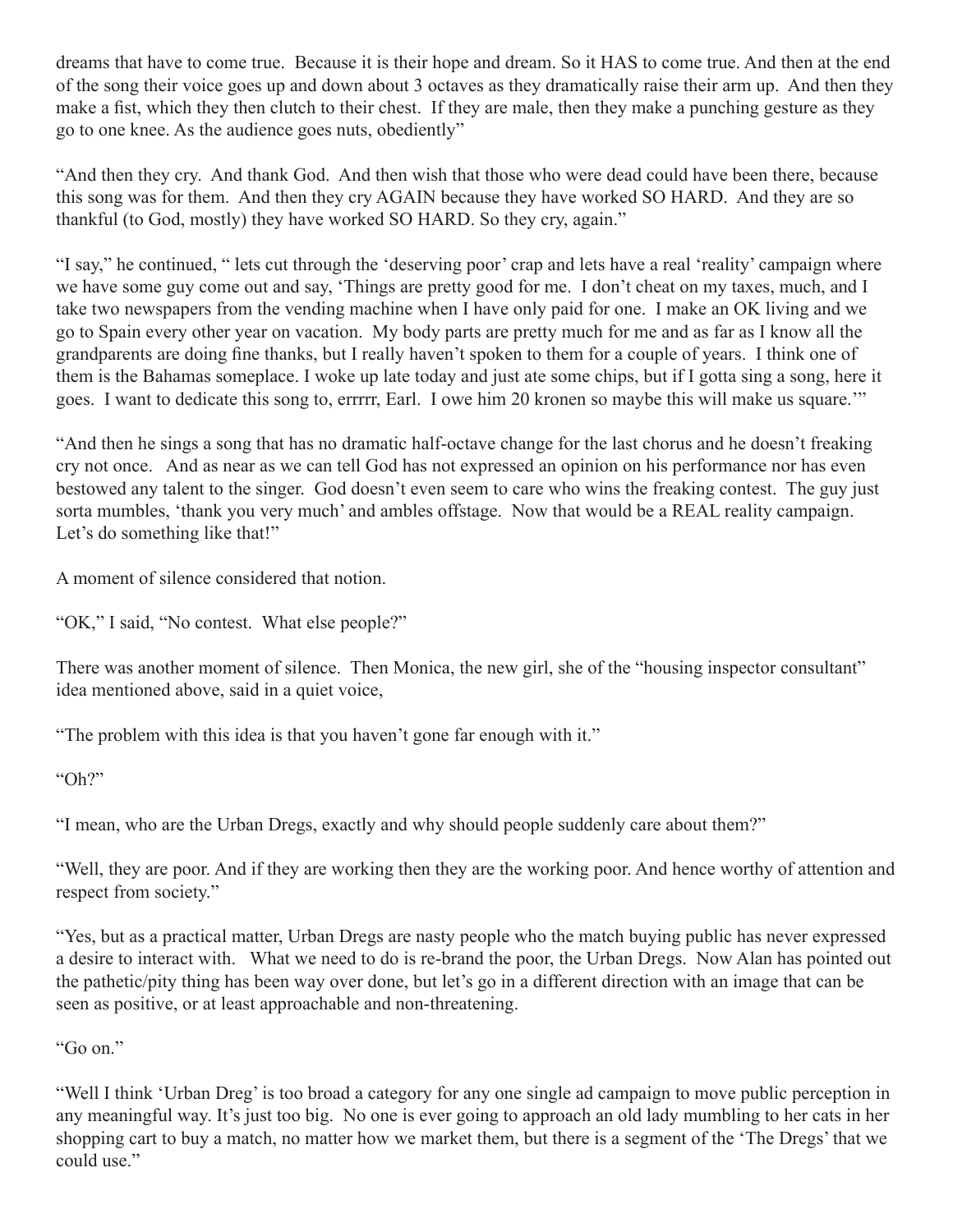"And what would that be?"

"So I think, I mean what is the most non-threatening part of the Urban Dregger population AND the most photogenic?"

There was a slight pause as she actually waited for an answer.

I, I record with some bit of pride, was the first one who saw her point, or at least part of it.

"Their kids?"

"Close, their daughters. I mean who could resist a big-eyed waif selling a simple match? We already know waifs are effective street money magnets. Dreg people already use their kids to solicit simple cash handouts. This is just taking that idea to the next logical level."

"But isn't that, um exploitive?" This was from Alan.

A mixed chorus of groans and laughter greeted that remark.

"Well, duh."

"Earth to Alan – that's the whole point of using Dreggers."

Everyone started passing 5 kronen bills to Ingrid.

"Five minutes before he said 'exploitative' just like I had it. Pass it over boys and girls. Pass it over."

"OK people settle down. Monica, please continue."

"Well Alan, it's not any more exploitative than being used by their own parents. And besides what lessons does a girl street urchin learn just trading on her winsome appeal for cash and then turning her income over to her parents? Dependency and reliance on looks on one hand; a fostered sense of dependency on the other. She learns about generating minimal income from minimal effort with minimal results. Now what do we offer? A chance to learn the self-confidence that comes from offering a quality product and profiting from one's own efforts. Learning there is a positive correlation between effort and income. Breaking through the culture of dependency at an early age while the lesson can still resonate."

I looked around the table. What had started with indulgent and indeed somewhat mocking smiles at the start of her comments had faded from the faces of the team as they began to seriously consider her idea.

"Remember we are not hiring anyone, we are utilizing their boulevard based experience as on-street sales consultants. So this is one area, perhaps the only area, where their unique social skill set may predispose them to actual success. And the larger point is that we will target girls, who usually are at the bottom of ANY social welfare scheme and place them right smack dab in the forefront."

Her eyes shone with the zeal of someone who was rediscovering something she thought she would never see again: the notion that what she did at work could actually make a positive difference for someone else. And it was happening to her. At work. In marketing. At the Danish Match Company DMC. And looking around the table I could see that she was not the only one feeling it.